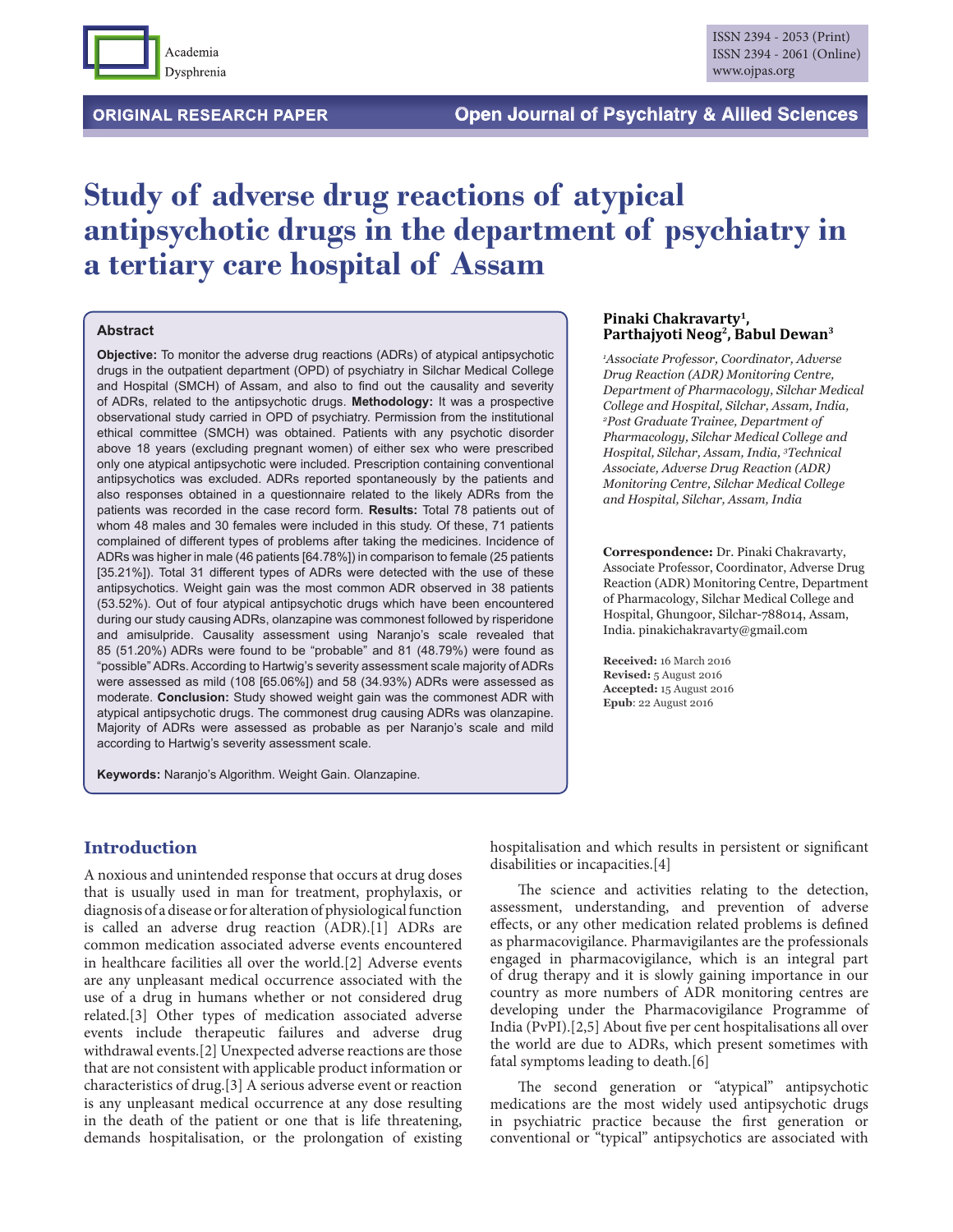poor efficacy against negative symptoms and are associated with unwanted extrapyramidal signs and symptoms (EPS). Particularly at higher doses these typical antipsychotics commonly show bizarre body movements like Parkinsonism, rigidity, and tremors.[7-9] Currently available atypical antipsychotics are clozapine, olanzapine, risperidone, quetiapine, amisulpride, aripiprazole, zotepine, ziprasidone, asenapine, sertindole, paliperidone. These agents are used in various types of psychiatric manifestations including schizophrenia and they have shown to improve quality of life, have better medication compliance, decrease suicidal tendencies, and depression in these patients.[10-13] In cases of schizophrenia these agents have shown remarkably lower incidence of EPS and significantly reduce both positive and negative symptoms of schizophrenia. In spite of showing decreased incidence of EPS in schizophrenic patients, these atypical antipsychotic agents vary in their formulations, efficacy, tolerability, biochemistry, receptor binding site, and spectrum of ADRs like weight gain, tremor, insomnia, and gastrointestinal (GI) upset.[14-16]

Therefore, for achieving a successful treatment in patients with different psychiatric manifestations healthcare professionals have to detect and assess ADRs of atypical antipsychotic drugs and report, if any to PvPI which after analysing shall forward the data to Uppsala ADR monitoring in Sweden for signal generation. ADR reports from psychiatric units are very less.[17] To protect the population on antipsychotic medications from avoidable harm, assessment of ADRs in psychiatric department can play a vital role by detecting ADRs and alerting the physicians to the possibility and circumstances of such events.

There is a definite lack of Indian studies on pharmacovigilance activities in mental health sector. Hence, the present study was conducted to evaluate the surveillance of ADRs of atypical antipsychotic drugs in the department of psychiatry in a tertiary care hospital of Assam.

# **Objectives**

- 1) To monitor ADRs of atypical antipsychotic drugs in the outpatient department (OPD) of psychiatry in Silchar Medical College and Hospital (SMCH) of Assam.
- 2) To find out the causality and severity of ADRs related to the antipsychotic drugs.

# **Methodology**

This is a prospective observational study in the OPD of psychiatry in SMCH for a period of six months from June 2015 to November 2015. Permission from the institutional ethical committee (SMCH) was taken. Newly diagnosed patients and patients who had not taken any antipsychotic medication for last one month and patients above 18 years with any psychotic disorder irrespective of sex (pregnant women were excluded) who were prescribed single atypical antipsychotic drug were included. Consent for the study was taken from the patients or their relatives. Prescriptions containing conventional or typical antipsychotics and combination of antipsychotics were excluded. Patients were examined when they came for first scheduled revisit or after one month whichever was earlier. Contact numbers were obtained for

future communication from every patient. ADRs noticed by psychiatrist or reported spontaneously by the patients were recorded. Responses obtained in a questionnaire related to the probable ADRs from the patients were also noted in a record form. Adverse reactions' details, suspected drug, concomitant medications (if any), management of ADR as well as any associated laboratory investigation were noted in the format of PvPI. Naranjo's algorithm was used to assess the causality of ADRs.[18] Severity of ADR was assessed by Hartwig's criteria.[19]

# **Results**

Total 78 patients enrolled in our study. Out of which, seven patients who did not show any signs and symptoms of ADRs even after three months of monitoring period were excluded from the study. Of the remaining 71 patients, 46 (64.78%) were male and 25 (35.21%) were female, and prescribed atypical antipsychotic medications were olanzapine, risperidone, amisulpride, and quetiapine. Two patients with violent behaviour were hospitalised. It was later found out and confirmed that they had those problems due to the nonadherence with the treatment schedule prescribed by the psychiatrists and not because of any medication related event. Same treatment was restarted for both the violent patients and discharged after four days with improvement. Every effort was done to follow up the patients in monthly schedule. Follow up was done maximum up to four months and was successfully completed to each and every patient. Thirty one different kinds of ADRs were noted and a total of 166 ADRs were encountered. Olanzapine (76.05% [54 patients]) and risperidone (11.26% [eight patients]) were the most repeatedly prescribed atypical antipsychotic drugs. Amisulpride (9.85% [seven patients]) and quetiapine (2.81% [two patients]) were less commonly used. Olanzapine and risperidone comprised a total of 148 (89.14%) ADRs compared to 18 (10.83%) ADRs combining with amisulpride and quetiapine (Table 1).

Out of all of ADRs, weight gain, GI upset, insomnia, sedation, aggressive behaviour, and anxiety accounted for nearly 64% of the events (Table 2).

Mild to moderate ADRs included headache, tremor, concentration difficulty, fatigue, anaemia, dizziness, constipation, restlessness, EPS, asthenia, and were treated by changing the dose and/or relevant medications to treat the symptoms. Discontinuation of medication was required for olanzapine due to weight gain in three patients, and for risperidone due to EPS in two patients. Causality assessment

**Table 1:** Number of ADRs according to the prescribed atypical antipsychotic drug

| <b>Atypical</b><br>antipsychotic<br>drug | <b>Number of times</b><br>prescribed (N=71) ADRs (N=166) of ADRs (%) | Number of | Incidence |
|------------------------------------------|----------------------------------------------------------------------|-----------|-----------|
| Olanzapine                               | 54                                                                   | 120       | 72.28     |
| Risperidone                              | 8                                                                    | 28        | 16.86     |
| Amisulpride                              |                                                                      | 11        | 6.62      |
| Quetiapine                               | 2                                                                    | 7         | 4 21      |

ADR: Adverse drug reaction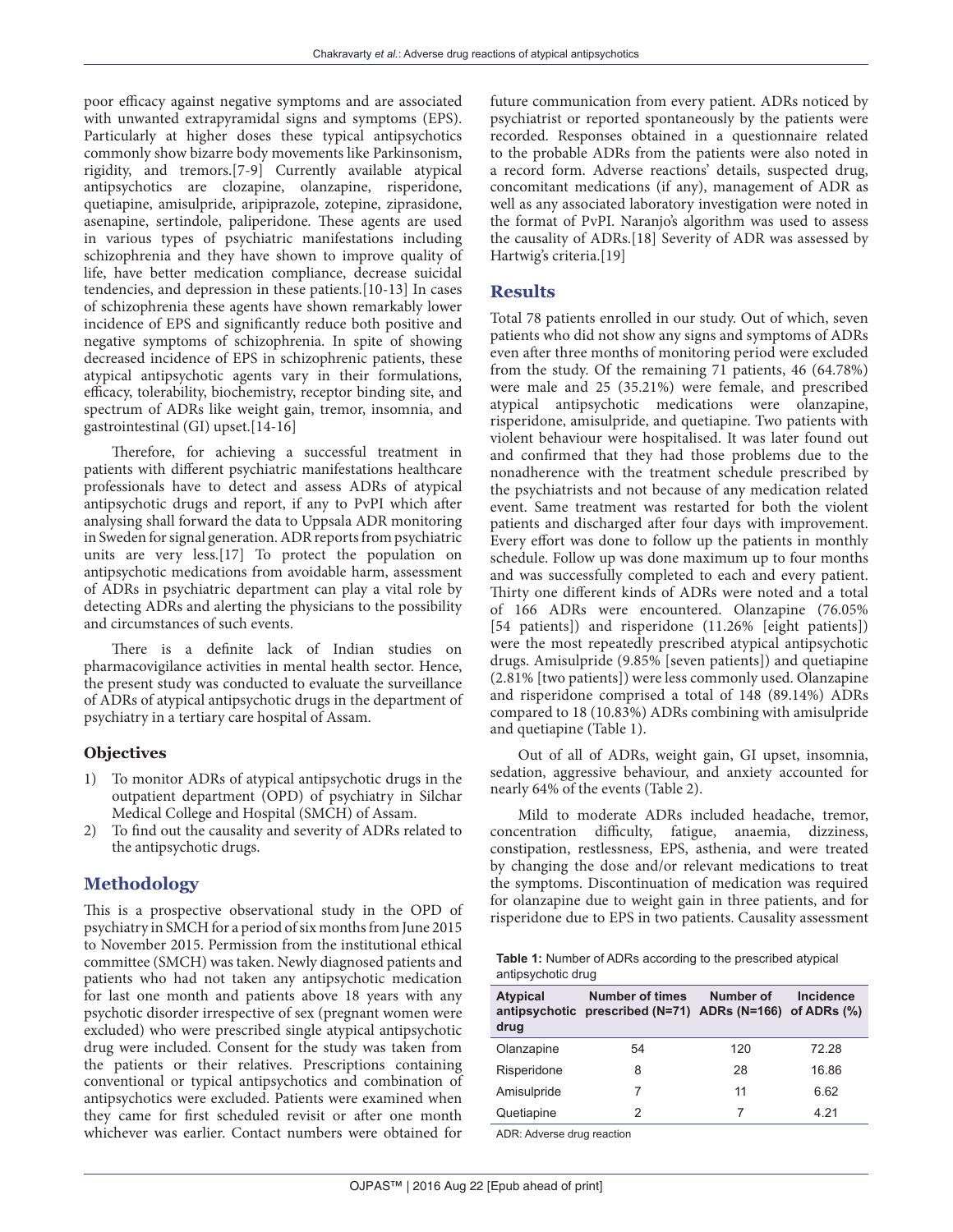|  | Table 2: Spectrum of suspected ADRs noted among 71 patients |  |  |  |  |
|--|-------------------------------------------------------------|--|--|--|--|
|  |                                                             |  |  |  |  |

| <b>Type of ADRs</b>                     | Number (%)<br>of all ADRs |
|-----------------------------------------|---------------------------|
| Weight gain                             | 38 (53.52)                |
| Gastrointestinal (GI) upset             | 22 (30.98)                |
| Insomnia                                | 19 (26.76)                |
| Sedation                                | 11 (15.49)                |
| Aggressive behaviour                    | 8 (11.26)                 |
| Anxiety                                 | 8 (11.26)                 |
| Tremor                                  | 7(9.85)                   |
| Headache                                | 6(8.45)                   |
| Restlessness                            | 5(7.04)                   |
| Anorexia                                | 5(7.04)                   |
| Fatigue                                 | 3(4.22)                   |
| Concentration difficulty                | 3(4.22)                   |
| Extrapyramidal signs and symptoms (EPS) | 3(4.22)                   |
| Asthenia                                | 3 (4.22)                  |
| Increased appetite                      | 3(4.22)                   |
| Anaemia                                 | 2(2.81)                   |
| Somnolence                              | 2(2.81)                   |
| Burning sensation on palm               | 2(2.81)                   |
| Constipation                            | 2(2.81)                   |
| <b>Dizziness</b>                        | 2(2.81)                   |
| Dry mouth                               | 2(2.81)                   |
| Oedema                                  | 1(1.40)                   |
| Abdominal pain                          | 1(1.40)                   |
| Sexual dysfunction                      | 1(1.40)                   |
| Amenorrhoea                             | 1(1.40)                   |
| Myalgia                                 | 1(1.40)                   |
| Leg muscle cramp                        | 1(1.40)                   |
| Burning sensation on sole               | 1(1.40)                   |
| Confusion                               | 1(1.40)                   |
| Hypersalivation                         | 1(1.40)                   |
| <b>Blurred vision</b>                   | 1(1.40)                   |

ADR: Adverse drug reaction

using Naranjo's scale revealed that 85 (51.20%) events were found to be "probable" and 81 (48.79%) were found to be "possible" ADRs (Table 3). As per Hertwig's adverse drug severity scale 108 events were assessed as mild followed by 58 events that were assessed as moderate.

# **Discussion**

Atypical antipsychotics are considered as the first-line agents for the treatment of specific psychotic disorders. Psychiatrists have been preferring these drugs because of their better treatment efficacy, better tolerability, and reduced risk of EPS. In spite of efficacy, tolerability, and reduced risk of EPS there are several types of ADRs which can occur because of these antipsychotic agents. So, the prevention of ADRs can be done by collecting reliable information about their frequencies and possibilities of their risk factors.[20] The major drawback

of pharmacovigilance system is under reporting. It is due to the lack of awareness at both the level of healthcare professionals and patients. The most common method used in pharmacovigilance is the spontaneous reporting and it is the best method to generate signals on new and sometimes rare ADRs of established drugs.

Present study was undertaken for assessment of ADRs of atypical antipsychotic drugs and it was based on active surveillance through questionnaire in addition to the ADRs spontaneously reported by patients or detected by consultants. In the study we found that during initial visits of the patients, the spontaneous reporting of ADR was very less. They were restricted to those ADRs that were very troublesome and uncomfortable to them. It may also be due to the initial or early relief of psychotic signs and symptoms encountered by the patients. We also observed that after giving an exposure to specific questionnaire related to probable ADRs the spontaneous reporting rate increased. We recorded total 166 ADRs in 71 prescriptions and we can say that active surveillance is very effective in reporting of ADRs.

In this study, we tried to make a relationship between the ADR with the dose and duration of treatment with the particular drug. Few ADRs required comparison with previous status and the present status in the same patient. With olanzapine we encountered different kinds of ADRs where GI upset, sleep disturbances (insomnia), sedation, and aggressive behaviour were more frequently observed in the initial course of treatment (within two to three months after treatment), while weight gain, EPS, tremor, headache, anxiety were observed on long term (more than three months) use of olanzapine.

Olanzapine is initially started with 5 mg/day and the dose is gradually increased up to maximum of 20 mg/day. All the ADRs encountered were at the dose range of 10–15 mg/day. Weight gain accounted with olanzapine, risperidone, as well as with amisulpride was about 23% of total ADRs. Weight gain is considered clinically significant if it exceeds seven per cent of the initial weight after ten weeks.[7,8,21] In this study, the mean age for the weight gain was 36 years. We observed that 14 out of 31 weight gainers with olanzapine occurred within a short term (three to four months) and 17 cases on long term (more than four months) use. With risperidone, four out of six weight gains were seen in short duration and two on long duration. The weight gain with amisulpride were seen only on long term use.

With risperidone, sedation, anxiety, GI upset, and tremor were observed in the initial (two to three months) course of treatment, while weight gain, EPS, anorexia, fatigue, leg muscle cramp were observed after long-term (more than four months) use. Risperidone was given at a dose of 2-6 mg per day and all ADRs with risperidone were observed at the same dose. Most common ADR we encountered with risperidone was weight gain (75%) followed by sedation (62.5%). Weight gain with risperidone was alarmingly high among all of the antipsychotic drugs. EPS were seen in two out of eight patients with risperidone which was about 25% and were managed by reducing the dose and by adding a central anticholinergic drug.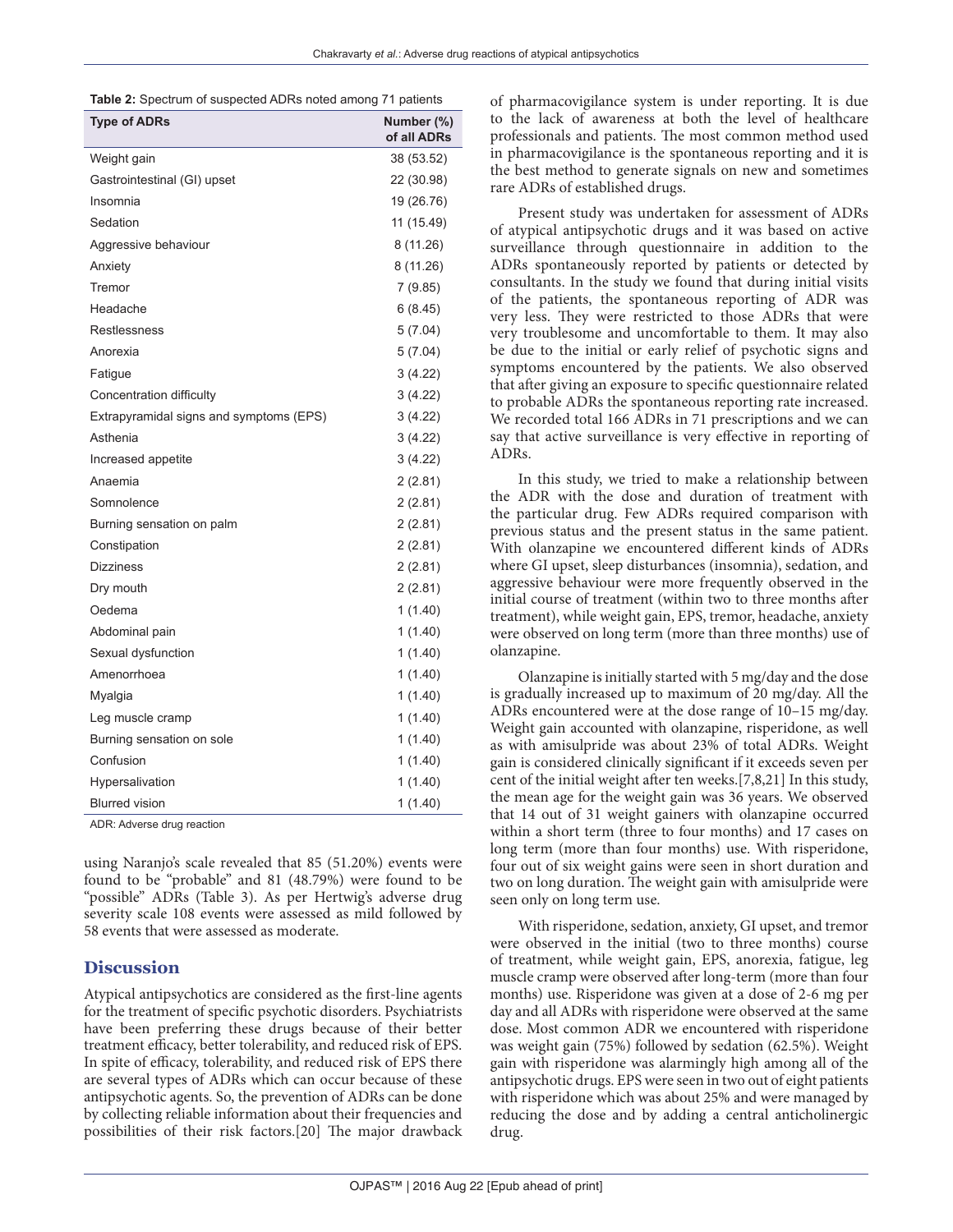| Table 3: Causality assessment of ADRs using Naranjo's algorithm categorised as probable (n=85) or possible (n=81) offending agents |  |  |
|------------------------------------------------------------------------------------------------------------------------------------|--|--|
|------------------------------------------------------------------------------------------------------------------------------------|--|--|

| <b>ADRs</b>                             | <b>Total number of ADRs</b> |                           | Offending drug (s) with   |  |  |  |
|-----------------------------------------|-----------------------------|---------------------------|---------------------------|--|--|--|
|                                         | $(n=166)$ (%)               | <b>Probable events</b>    | <b>Possible events</b>    |  |  |  |
| Weight gain                             | 38 (22.89)                  | 38 (O [31], R [6], A [1]) | $\mathbf 0$               |  |  |  |
| Gastrointestinal (GI) upset             | 22 (13.25)                  | 0                         | 22 (O [17], R [2], A [3]) |  |  |  |
| Insomnia                                | 19 (11.44)                  | 4 (O [3], A [1])          | 15 (O [12], R [1], A [2]) |  |  |  |
| Sedation                                | 11 (6.62)                   | 11 (O [6], R [5])         | 0                         |  |  |  |
| Aggressive behaviour                    | 8(4.81)                     | 8 (O [8])                 | 0                         |  |  |  |
| Anxiety                                 | 8(4.81)                     | 0                         | 8 (O [4], R [2], A [2])   |  |  |  |
| Tremor                                  | 7(4.21)                     | 3(0[3])                   | 4 (O [2], R [2])          |  |  |  |
| Headache                                | 6(3.61)                     | 1 (Q [1])                 | 5 (O [4], R [1])          |  |  |  |
| Restlessness                            | 5(3.01)                     | 2 (R [1], A [1])          | 3 (O [2], R [1])          |  |  |  |
| Anorexia                                | 5(3.01)                     | 0                         | 5 (O [4], R [1])          |  |  |  |
| Fatigue                                 | 3(1.80)                     | 2(0[2])                   | 1(R[1])                   |  |  |  |
| Concentration difficulty                | 3(1.80)                     | 2 (O [1], R [1])          | 1 (O[1])                  |  |  |  |
| Extrapyramidal signs and symptoms (EPS) | 3(1.80)                     | $1$ (O [1])               | 2(R[2])                   |  |  |  |
| Asthenia                                | 3(1.80)                     | 2(0[2])                   | $1$ (O [1])               |  |  |  |
| Increased appetite                      | 3(1.80)                     | 0                         | $3$ (O [2], R [1])        |  |  |  |
| Anaemia                                 | 2(1.20)                     | 0                         | 2(0[2])                   |  |  |  |
| Somnolence                              | 2(1.20)                     | 2 (O [1], Q [1])          | 0                         |  |  |  |
| Burning sensation on palm               | 2(1.20)                     | 0                         | 2(0[2])                   |  |  |  |
| Constipation                            | 2(1.20)                     | 0                         | 2(0[2])                   |  |  |  |
| <b>Dizziness</b>                        | 2(1.20)                     | 2 (O [1], Q [1])          | $\pmb{0}$                 |  |  |  |
| Dry mouth                               | 2(1.20)                     | 0                         | 2 (O [1], Q [1])          |  |  |  |
| Oedema                                  | 1(0.60)                     | 0                         | 1 (O[1])                  |  |  |  |
| Abdominal pain                          | 1(0.60)                     | $1$ (O [1])               | 0                         |  |  |  |
| Sexual dysfunction                      | 1(0.60)                     | 0                         | 1 (O[1])                  |  |  |  |
| Amenorrhoea                             | 1(0.60)                     | $1$ (O [1])               | $\mathbf 0$               |  |  |  |
| Myalgia                                 | 1(0.60)                     | 1 (O[1])                  | $\mathbf 0$               |  |  |  |
| Leg muscle cramp                        | 1(0.60)                     | $\mathsf 0$               | 1 (R [1])                 |  |  |  |
| Burning sensation on sole               | 1(0.60)                     | 1 (Q [1])                 | $\mathsf 0$               |  |  |  |
| Confusion                               | 1(0.60)                     | 1 (Q [1])                 | 0                         |  |  |  |
| Hypersalivation                         | 1(0.60)                     | 1(A[1])                   | 0                         |  |  |  |
| <b>Blurred vision</b>                   | 1(0.60)                     | 1 (Q [1])                 | 0                         |  |  |  |

ADR: Adverse drug reaction, O: Olanzapine, R: Risperidone, Q: Quetiapine, A: Amisulpride

We have seen that uses of amisulpride were very common in patients with schizophrenia in psychiatric practice. It may be due to better tolerability and decreased incidence of intolerable side effects in psychiatric patients. It is used 200-400 mg per day depending on the severity of the psychiatric illness. We recorded seven patients with amisulpride and noticed non-serious adverse events like GI upset, insomnia, and anxiety commonly. Hypersalivation which is an anticholinergic side effect seen in a patient who was on amisulpride only. All ADRs with amisulpride were seen after two to three months suggesting that initial period with this drug is relatively safe.

We encountered only two patients with quetiapine during our monitoring period in OPD and both the patients tolerated the drug very well. ADRs noted were headache, somnolence, dry mouth, burning sensation on sole, dizziness, confusion, and blurred vision. It was prescribed as 50 mg per day dose. These ADRs had not affected the day to day life of the patients and were seen after the third month of starting treatment.

Whatever patients we have encountered with psychotic illness in OPD, maximum patients were from low socioeconomic status. Only a few were from well to do families who can give better treatment and care to the patients, to motivate continuous adherence with the antipsychotic drugs, and to follow up the patient regularly with proper investigation suggested by the psychiatrist. Low level of education is also a major factor which plays an important role in the outcome of these patients. Improper hygiene, lower nutritional status, and social discriminating factor along with poor communication may add to the increase amount of ADRs seen with these patients.